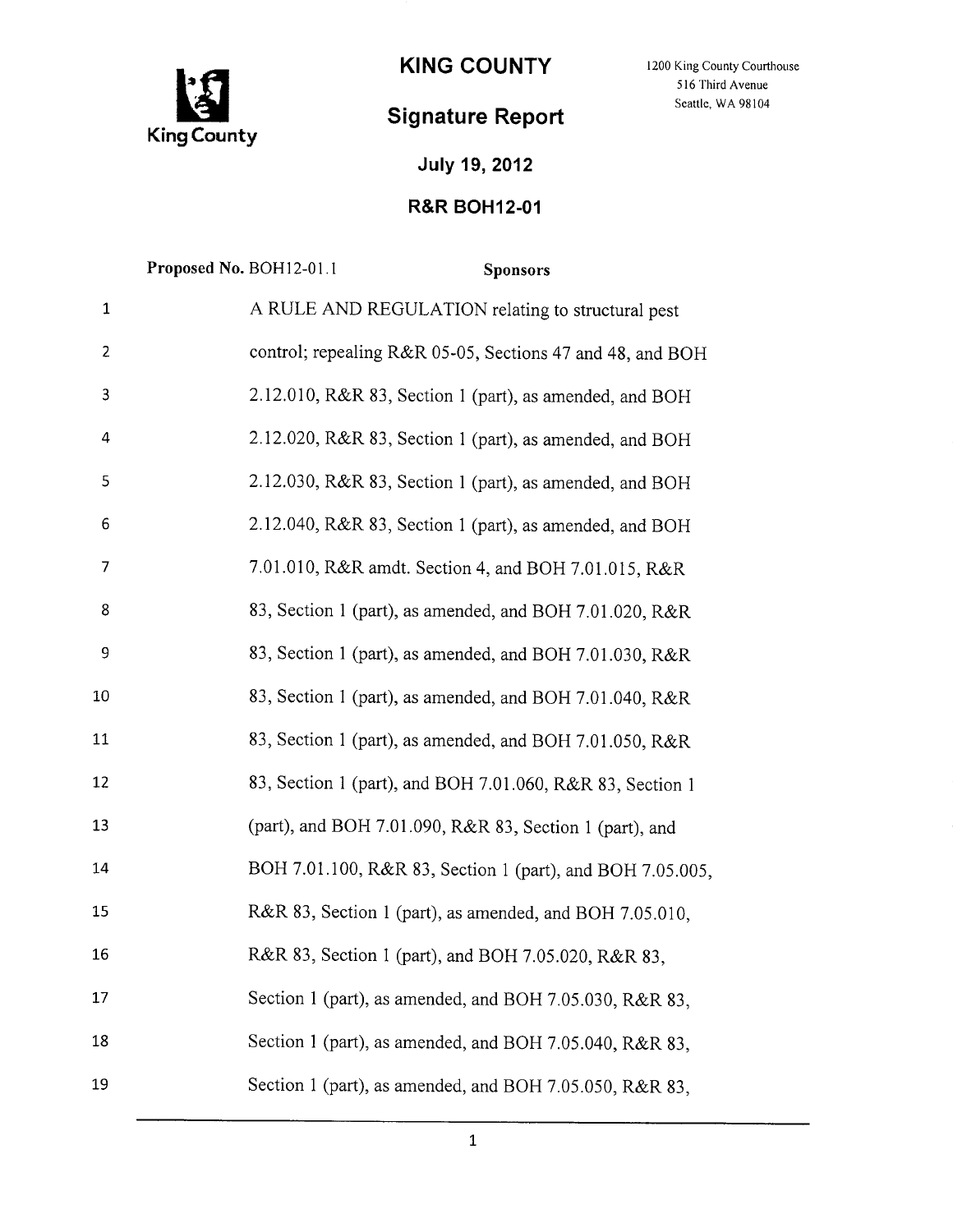| 20 | Section 1 (part), and BOH 7.10.010, R&R 83, Section 1                      |
|----|----------------------------------------------------------------------------|
| 21 | (part), as amended, and BOH 7.10.020, R&R 83, Section 1                    |
| 22 | (part), as amended, and BOH 7.10.030, R&R 83, Section 1                    |
| 23 | (part), as amended, and BOH 7.10.040, R&R 83, Section 1                    |
| 24 | (part), as amended, and BOH 7.20.010, R&R 83, Section 1                    |
| 25 | (part), and BOH 7.20.020, R&R 83, Section 1 (part), as                     |
| 26 | amended, and BOH 7.20.030, R&R 83, Section 1 (part), as                    |
| 27 | amended, and BOH 7.20.040, R&R 83, Section 1 (part), as                    |
| 28 | amended, and BOH 7.20.050, R&R 83, Section 1 (part), as                    |
| 29 | amended, and BOH 7.30.010 and R&R 83, Section 1 (part),                    |
| 30 | as amended, and BOH 7.30.020; enacted pursuant to RCW                      |
| 31 | 70.05.060, including the latest amendments or revisions                    |
| 32 | thereto.                                                                   |
| 33 | BE IT ADOPTED BY THE KING COUNTY BOARD OF HEALTH:                          |
| 34 | SECTION 1. R&R 05-05, Sections 47 and 48, and BOH 2.12.010 are each        |
| 35 | hereby repealed.                                                           |
| 36 | SECTION 2. R&R 83, Section 1 (part), as amended, and BOH 2.12.020 are each |
| 37 | hereby repealed.                                                           |
| 38 | SECTION 3. R&R 83, Section 1 (part), as amended, and BOH 2.12.030 are each |
| 39 | hereby repealed.                                                           |
| 40 | SECTION 4. R&R 83, Section 1 (part), as amended, and BOH 2.12.040 are each |
| 41 | hereby repealed.                                                           |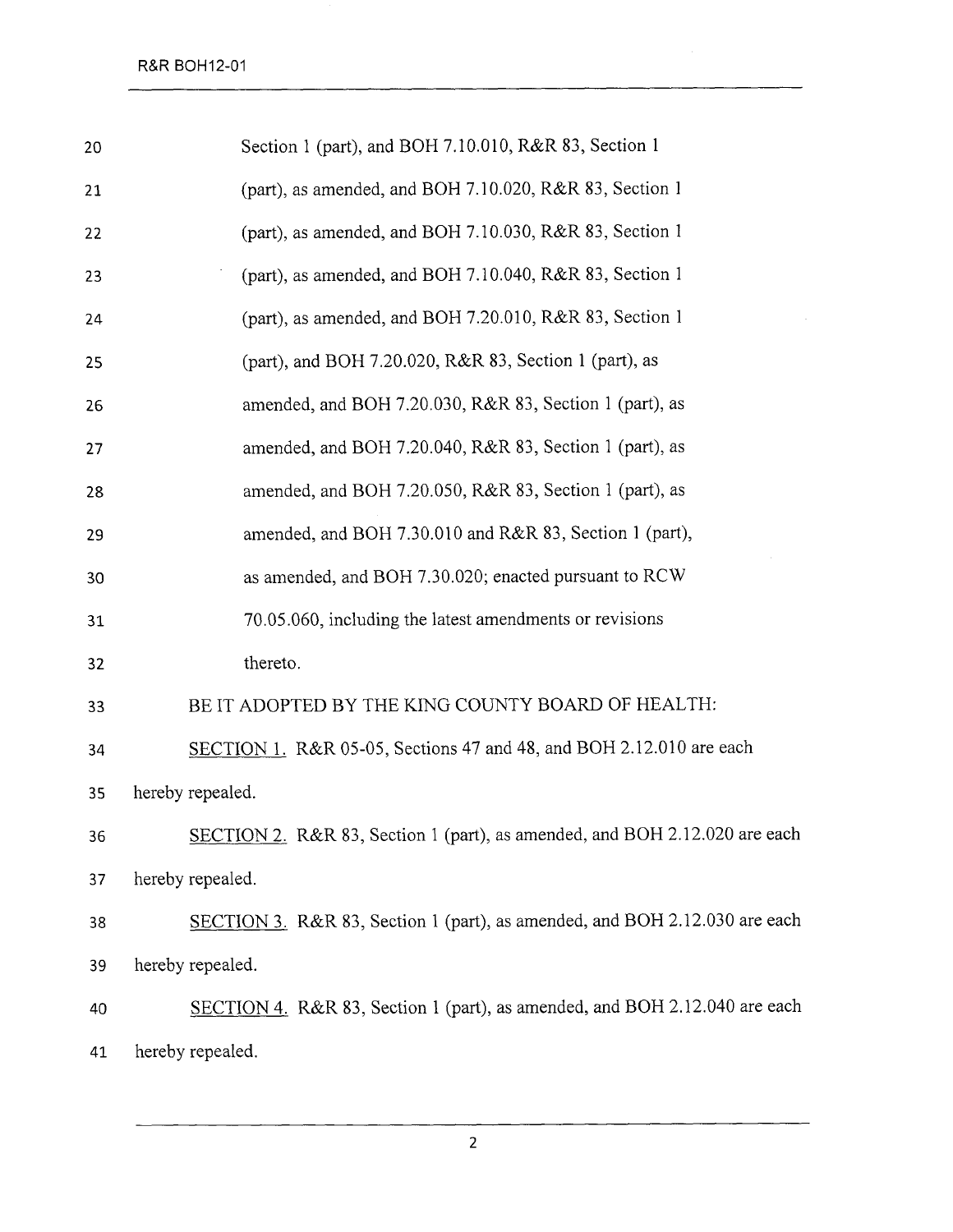$\mathcal{L}^{\pm}$ 

| 42 | SECTION 5. R&R 83, Section 1 (part), as amended, and BOH 7.01.010 are each |  |
|----|----------------------------------------------------------------------------|--|
| 43 | hereby repealed.                                                           |  |
| 44 | SECTION 6. R&R amdt. Section 4, and BOH 7.01.015 are each hereby repealed. |  |
| 45 | SECTION 7. R&R 83, Section 1 (part), as amended, and BOH 7.01.020 are each |  |
| 46 | hereby repealed.                                                           |  |
| 47 | SECTION 8. R&R 83, Section 1 (part), as amended, and BOH 7.01.030 are each |  |
| 48 | hereby repealed.                                                           |  |
| 49 | SECTION 9. R&R 83, Section 1 (part), as amended, and BOH 7.01.040 are each |  |
| 50 | hereby repealed.                                                           |  |
| 51 | SECTION 10. R&R 83, Section 1 (part), as amended, and BOH 7.01.050 are     |  |
| 52 | each hereby repealed.                                                      |  |
| 53 | SECTION 11. R&R 83, Section 1 (part), and BOH 7.01.060 are each hereby     |  |
| 54 | repealed.                                                                  |  |
| 55 | SECTION 12. R&R 83, Section 1 (part), and BOH 7.01.090 are each hereby     |  |
| 56 | repealed.                                                                  |  |
| 57 | SECTION 13. R&R 83, Section 1 (part), and BOH 7.01.100 are each hereby     |  |
| 58 | repealed.                                                                  |  |
| 59 | SECTION 14. R&R 83, Section 1 (part), and BOH 7.05.005 are each hereby     |  |
| 60 | repealed.                                                                  |  |
| 61 | SECTION 15. R&R 83, Section 1 (part), as amended, and BOH 7.05.010 are     |  |
| 62 | each hereby repealed.                                                      |  |
| 63 | SECTION 16. R&R 83, Section 1 (part), and BOH 7.05.020 are each hereby     |  |
| 64 | repealed.                                                                  |  |

l,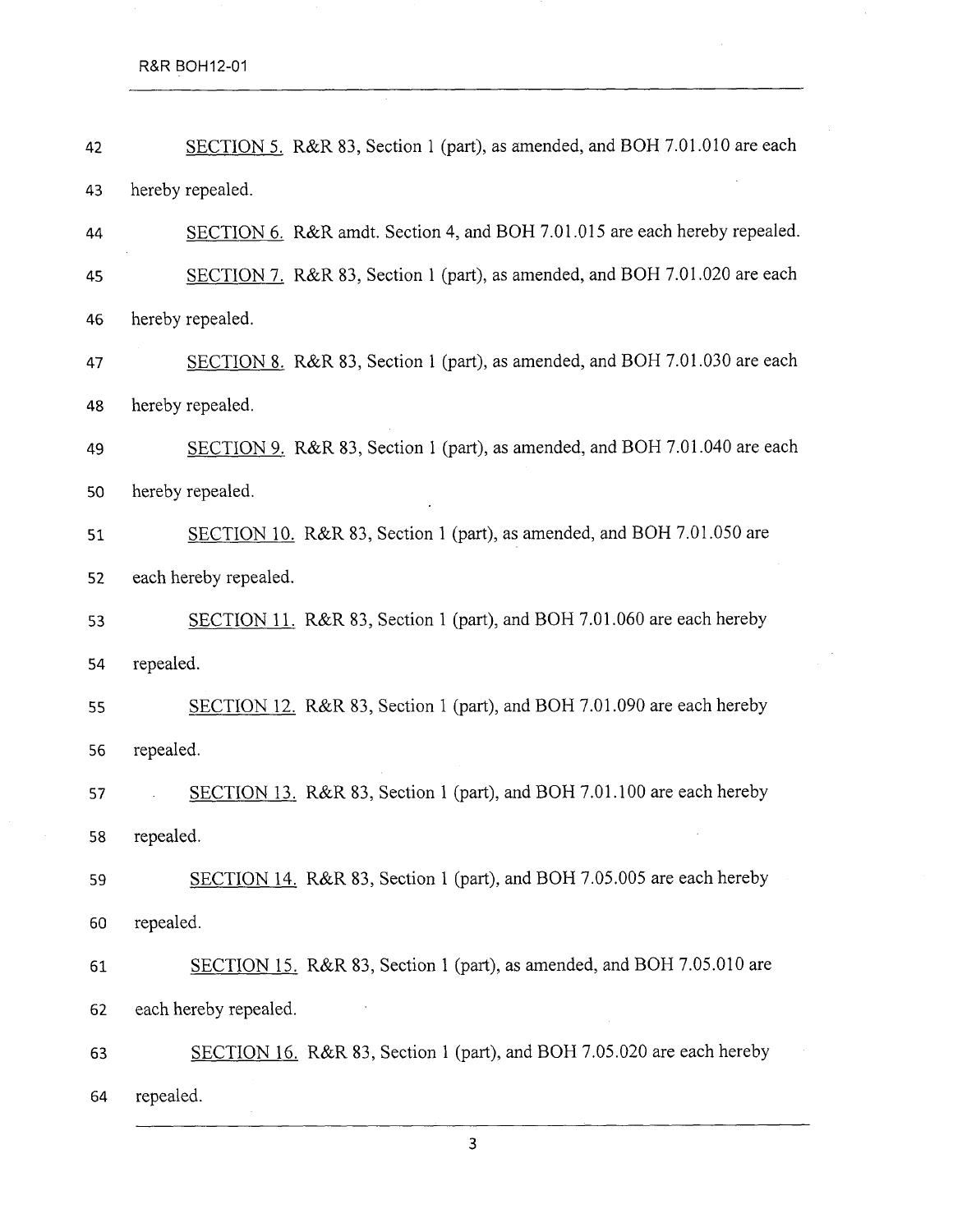R&R BOH12-01

 $\mathcal{F}^{\mathcal{F}}$ 

| 65 | SECTION 17. R&R 83, Section 1 (part), as amended, and BOH 7.05.030 are |
|----|------------------------------------------------------------------------|
| 66 | each hereby repealed.                                                  |
| 67 | SECTION 18. R&R 83, Section 1 (part), as amended, and BOH 7.05.040 are |
| 68 | each hereby repealed.                                                  |
| 69 | SECTION 19. R&R 83, Section 1 (part), as amended, and BOH 7.05.050 are |
| 70 | each hereby repealed.                                                  |
| 71 | SECTION 20. R&R 83, Section 1 (part), and BOH 7.10.010 are each hereby |
| 72 | repealed.                                                              |
| 73 | SECTION 21. R&R 83, Section 1 (part), as amended, and BOH 7.10.020 are |
| 74 | each hereby repealed.                                                  |
| 75 | SECTION 22. R&R 83, Section 1 (part), as amended, and BOH 7.10.030 are |
| 76 | each hereby repealed.                                                  |
| 77 | SECTION 23. R&R 83, Section 1 (part), as amended, and BOH 7.10.040 are |
| 78 | each hereby repealed.                                                  |
| 79 | SECTION 24. R&R 83, Section 1 (part), as amended, and BOH 7.20.010 are |
| 80 | each hereby repealed.                                                  |
| 81 | SECTION 25. R&R 83, Section 1 (part), and BOH 7.20.020 are each hereby |
| 82 | repealed.                                                              |
| 83 | SECTION 26. R&R 83, Section 1 (part), as amended, and BOH 7.20.030 are |
| 84 | each hereby repealed.                                                  |
| 85 | SECTION 27. R&R 83, Section 1 (part), as amended, and BOH 7.20.040 are |
| 86 | each hereby repealed.                                                  |